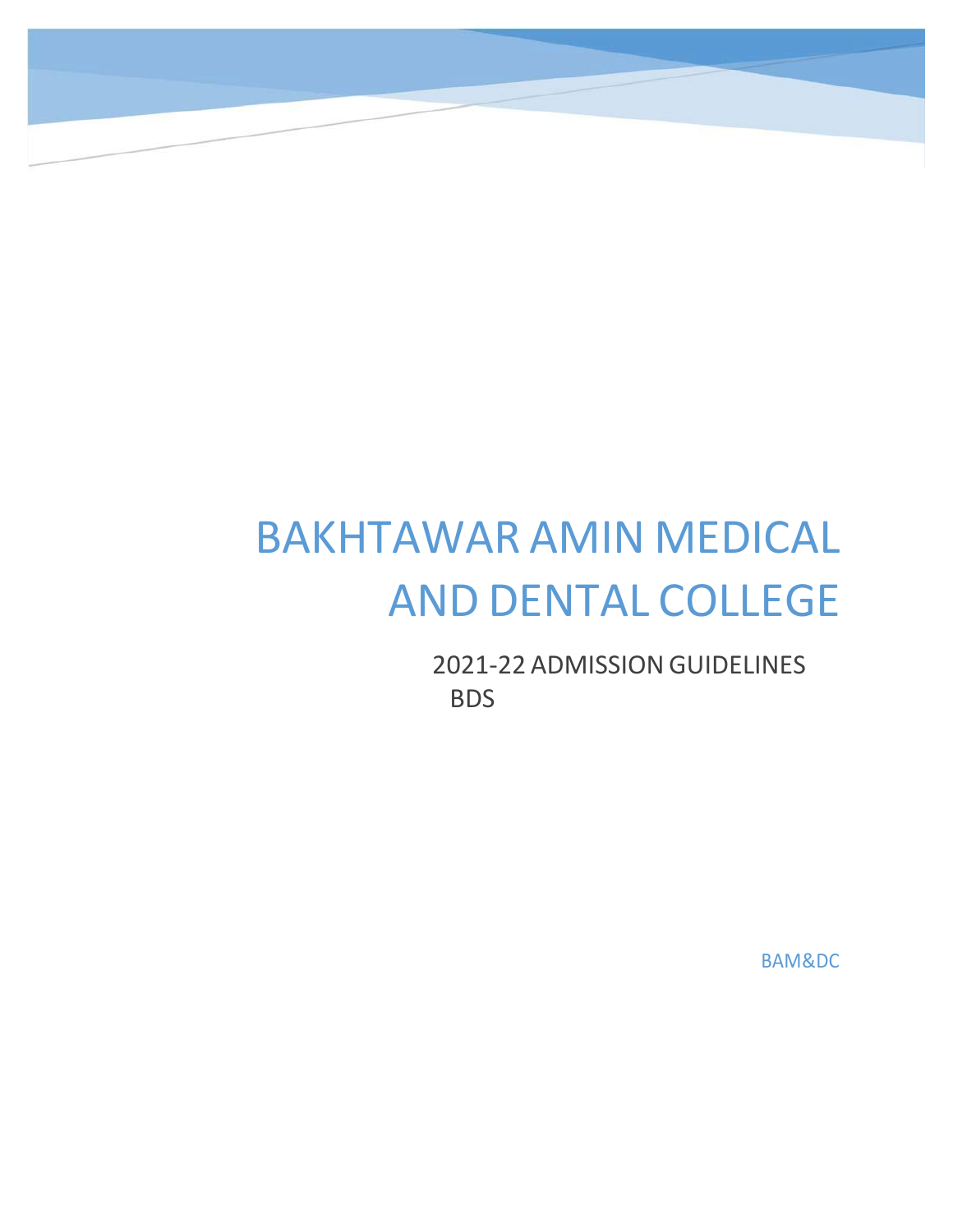## Table of Contents

| А.             |  |  |
|----------------|--|--|
| <b>B.</b>      |  |  |
| $\mathsf{C}$ . |  |  |
| D.             |  |  |
|                |  |  |
| F.             |  |  |
| G.             |  |  |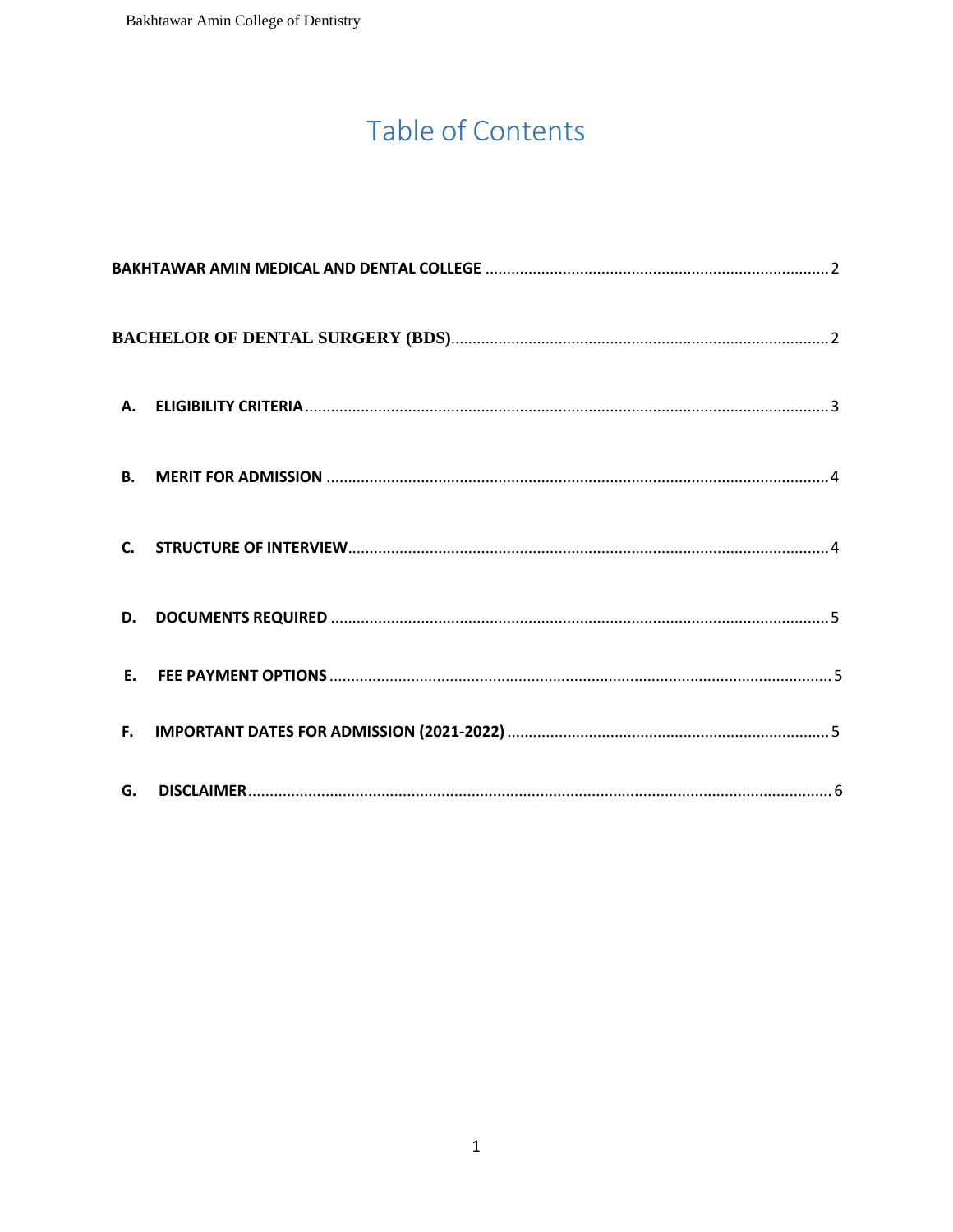#### BAKHTAWAR AMIN MEDICAL AND DENTAL COLLEGE

Established in 1999, Bakhtawar Amin Memorial Trust includes a state-of-the-art Hospital, Medical and Dental Colleges, College of Rehabilitation Sciences, and a College of Allied Health Sciences.

Our accessible location plays a pivotal role in bridging the gap between the urban and rural population of Multan and its peripheries. Our hospital does not discriminate between patients when it comes to providing quality patient care through our specialized doctors, testing facilities, and separate wards for males and females.

Our colleges are the well-equipped in Pakistan boasting of latest facilities, state-ofthe-art infrastructure, and quality education. We offer our students a rich education experience balanced with the latest technologies and learning models.

We are staunch believers in a merit-based and transparent admission process that will ensure a diverse student body that will contribute to a revolutionary tomorrow.

BACHELOR OF DENTAL SURGERY (BDS) Bachelor of Dental Surgery is a 4-year degree program focusing on management and treatment of oral health conditions through evidence-based dental practices. The BDS curriculum follows a team-based approach and employs experienced professionals to train our students in clinical situations and community interactions.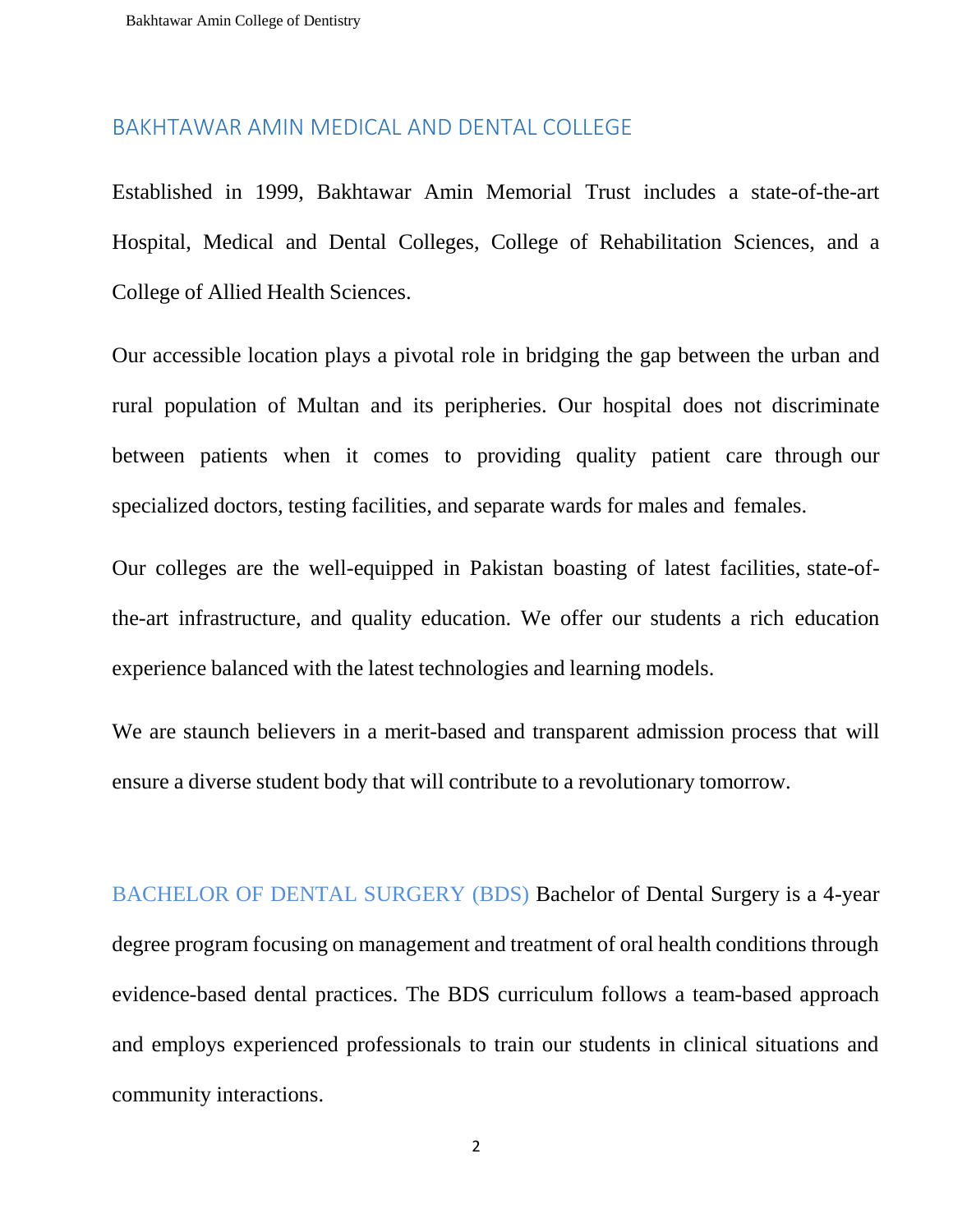#### **A. ELIGIBILITY CRITERIA**

- Candidate must have cleared his Higher Secondary School / F. Sc (Pre-medical) or equivalent exam securing minimum 65% marks.
- Candidate must have cleared his National Medical and Dental College Admission Test (MDCAT) securing minimum 65% marks.
- Candidates must have appeared for an interview and / or a written aptitude test, conducted by the Admission Board of the college and secured at least 50% marks in each.
- There will be no deduction of marks while determining A-Level equivalence.
- No admission against fundamental principle of merit.
- Merit / need base scholarship to deserving students Upto 5%.
- Registration for admission through online portal opened since 1st July, 2021.
- Separate applications and interviews/tests for BDS.
- Admission application fee Rs. 1,000/- per application.
- No distinction in terms of merit / criteria between Pakistani, Overseas Pakistani or foreign candidates.
- Conduct of aptitude test / interview to evaluate academic aptitude only.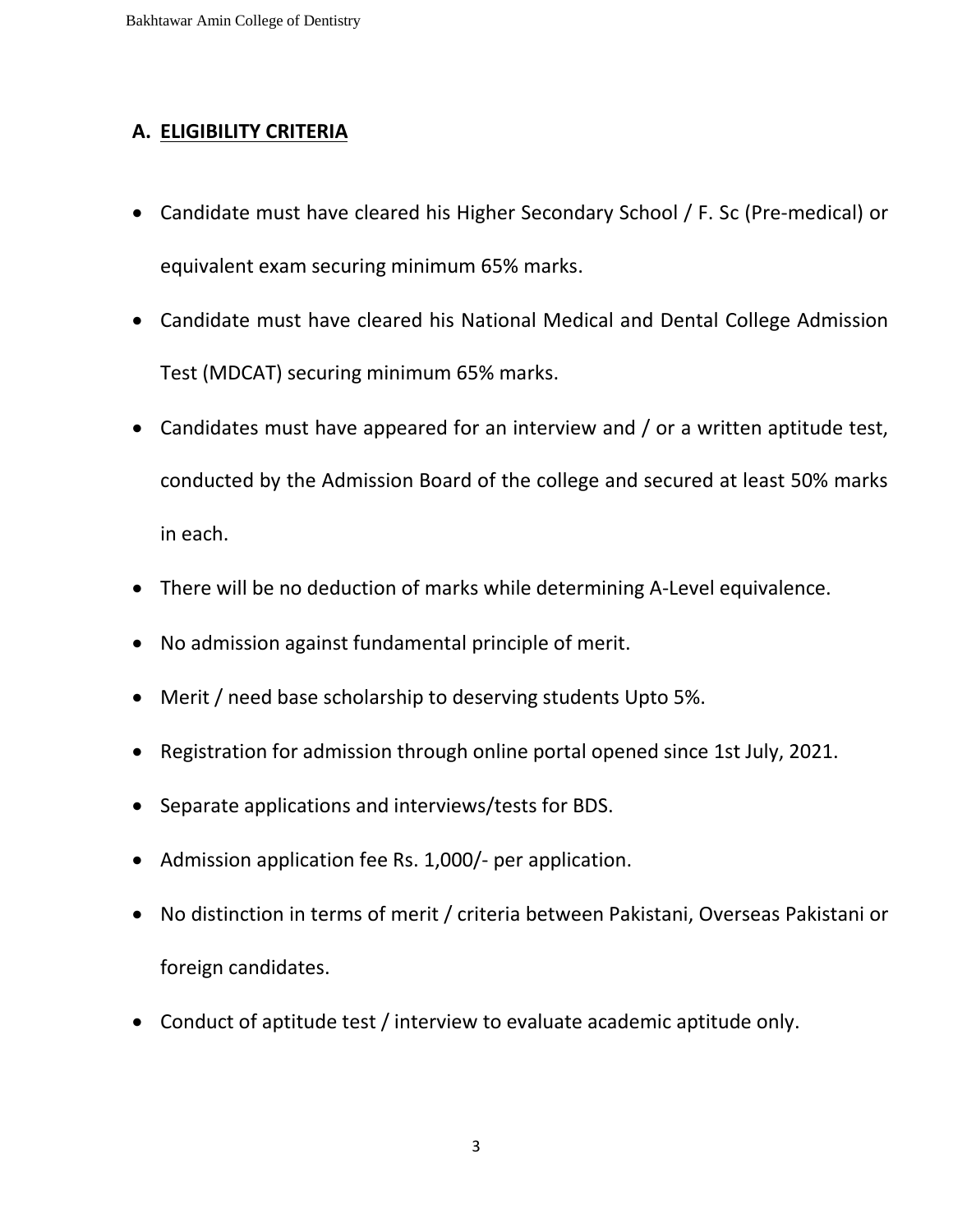Bakhtawar Amin College of Dentistry

#### **B. MERIT FOR ADMISSION**

Weightage for different parameters of admission is as under: -

| F.Sc/A-Level | <b>MDCAT</b> | <b>INTERVIEW / APTITUDE TEST</b> |
|--------------|--------------|----------------------------------|
| 50%          | 25%          | 25%                              |

#### **C. STRUCTURE OF INTERVIEW / APTITUDE TEST**

- Aptitude test will be conducted by the College Admission Board to evaluate the candidates. It will comprise of multiple-choice questions and physical skills for advance medical studies.
- Admission interviews will be conducted by senior executives / faculty members of BAM&DC, Multan. The panel conducting the interview shall comprise of:
	- Principal Medical / Dental College
	- HoD of one Basic Science Dept.
	- HoD of one Clinical Dept.
	- One Member from Board of Governors
	- One Member from Administration

The panel shall evaluate the candidates on the following parameters.

- 1. Motivation and preparation to study medicine.
- 2. General knowledge especially current issues in medicine and healthcare.
- 3. Capacity for critical thinking.
- 4. Comprehension and Communication Skills.
- 5. Whether language skills are sufficient for dealing with academic work.
- 6. Problem solving and decision-making skills.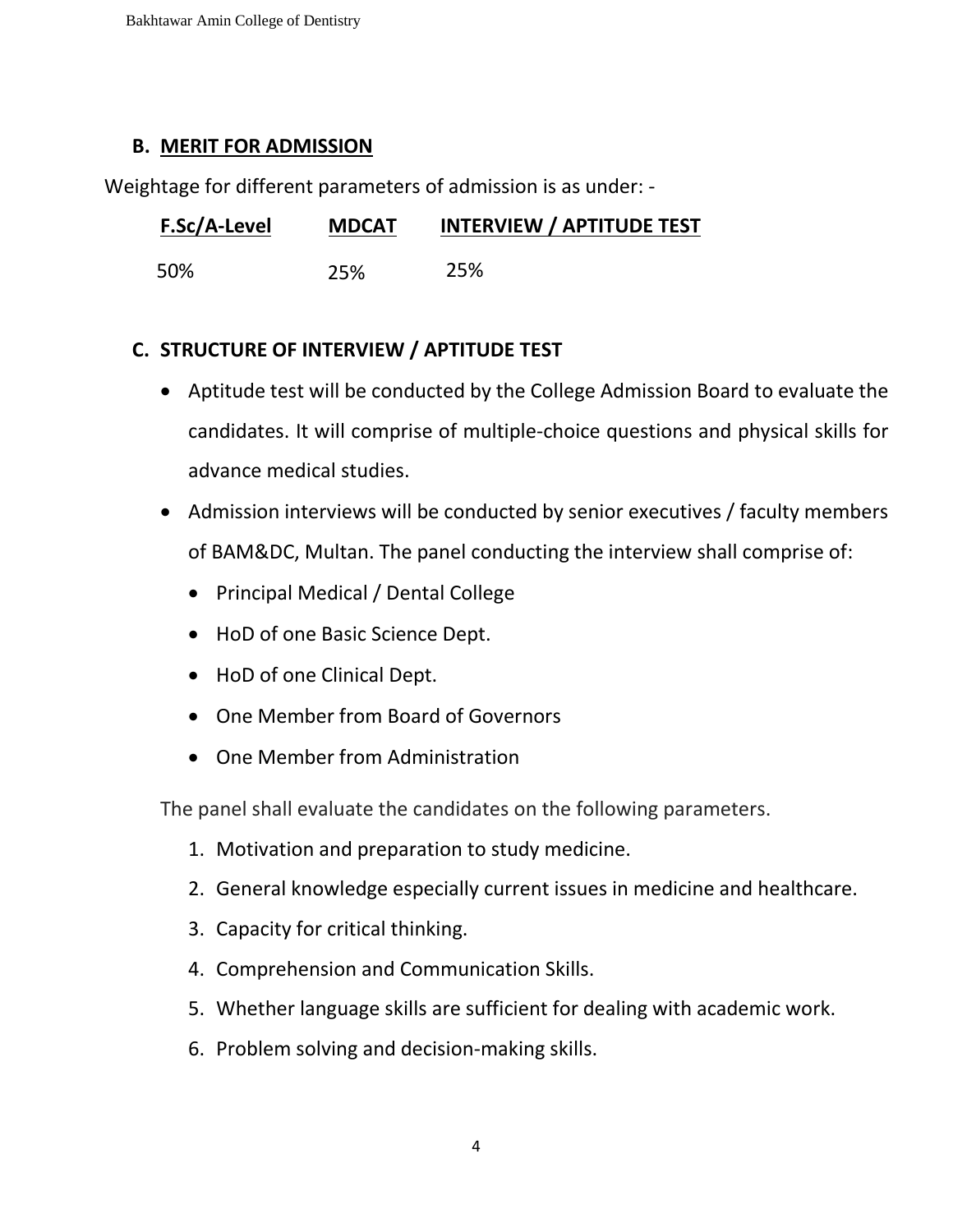7. Personality, confidence, general altitude (Positive, Supportive, Humane, Enlightened or otherwise).

Failure to satisfy the panel in this regard will lead to disqualification.

#### **D. DOCUMENTS REQUIRED**

Candidates are required to bring the following documents with them while coming for the interview/written test.

- CNIC in Original.
- Matric or equivalent certificate in original.
- F.Sc or equivalent Certificate in original.
- IBCC equivalence certificate in original if applicable.
- Domicile.

#### **E. FEE PAYMENT OPTIONS**

Tuition fee uploaded on our website is discounted and is applicable if fee is paid annually in advance. If six monthly installments option is availed, a sum [equivalent to 2% and](http://www.bamdc.edu.pk/) if quarterly installments option is availed, a sum equivalent to 4% of tuition fee will be added.

### **F. IMPORTANT DATES FOR ADMISSION (2021-2022)**

- Online Registration Portal for next year admission (Session 2021-22) is available at www.bamdc.edu.pk since 1st July, 2021.
- Candidates to submit F.Sc or equivalent/ MDCAT Result before 10th December, 2021 to include their names in the admission process of current year.
- Final merit list to be issued on college website after all tests / interviews are conducted, it will represent an offer of admission to the Medical College.
- Each candidate will be given three (03) days to deposit college dues for confirmation of admission.
- Any student not depositing the fee within 03 days will be dropped from the list and next student in the merit list will be offered admission.